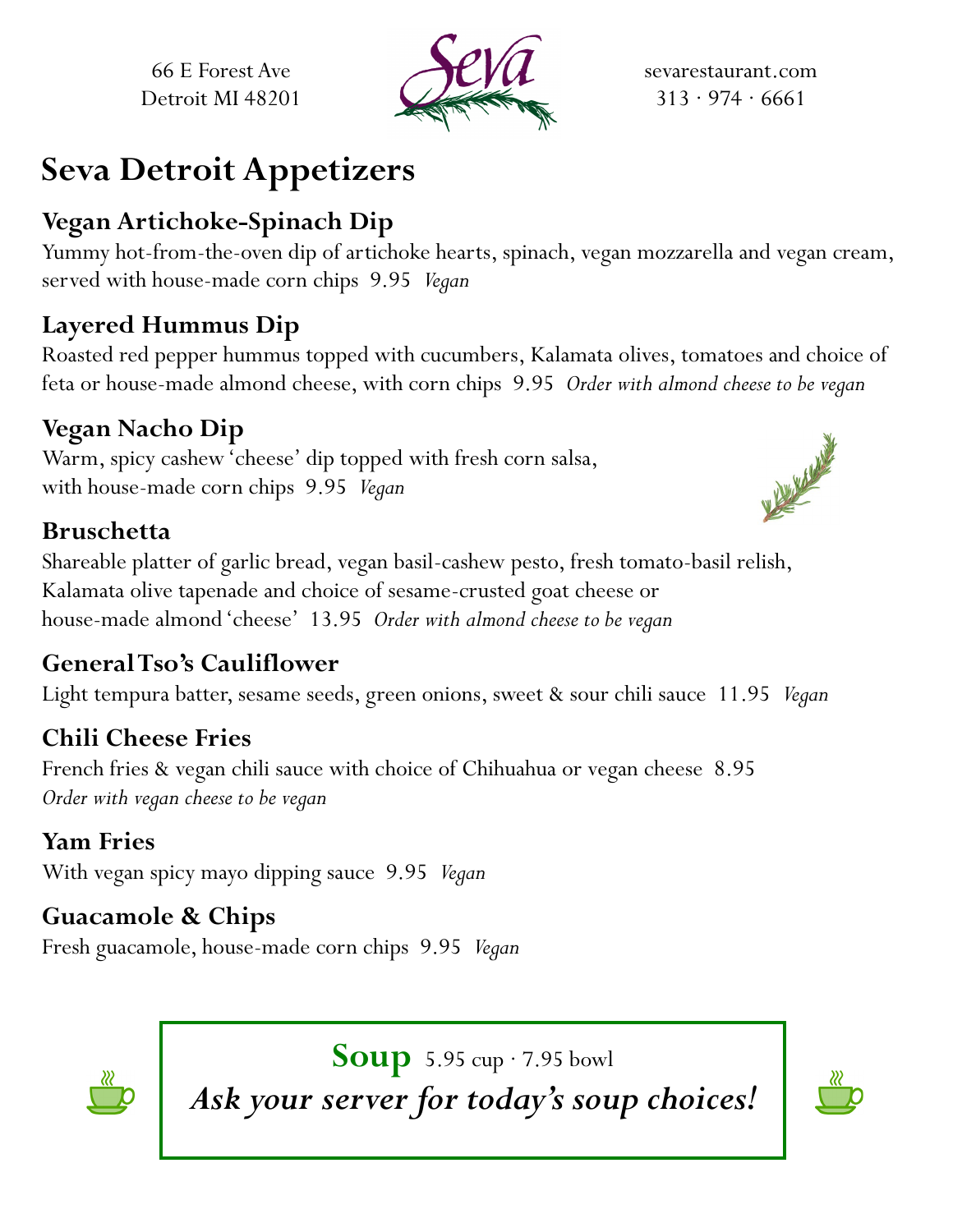# **Seva Detroit Salads**

#### **Greek Salad**

Baby greens & romaine lettuce, cucumbers, red onions, yellow peppers, pickled beets, chopped Kalamata olives, tomatoes and choice of feta or almond 'cheese' with lemon-herb vinaigrette on the side 15.95 *Order with almond cheese to be vegan*

#### **Vegan Cobb Salad**

Mixed greens, chargrilled tempeh, roasted chickpeas, quinoa, tomatoes, cucumbers, avocado & crispy smoked coconut, with green goddess dressing on the side 15.95 *Vegan*

## **ChargrilledVegetable Salad**

Chargrilled mushrooms, peppers, zucchini & red onions, mixed greens, pecans, choice of sesame-crusted goat cheese or housemade almond 'cheese,' with balsamic vinaigrette on the side 16.95 *Order with almond cheese to be vegan*

#### **Tempeh Caesar Salad**

Chargrilled tempeh on a bed of romaine, baby kale and herbed croutons, tossed in garlicky Caesar dressing and topped with vegan 'parmesan' 13.95 *Vegan*

#### **Taco Salad**

Romaine, corn salsa, black beans, sweet potatoes, avocado, Chihuahua cheese, sour cream, pumpkin seeds, corn chips, with tomatillo green salsa on the side 15.95 *Substitute vegan nacho crema for sour cream & Chihuahua, or omit sour cream & Chihuahua, to be vegan*

**Green Side Salad** Mixed greens, carrots, cucumbers, tomatoes, croutons, choice of dressing on the side 6.95 *Vegan*

**Caesar Side Salad** Romaine & croutons tossed in garlicky Caesar dressing, topped with vegan 'parmesan' 6.95 *Vegan*

#### **Dressings**

- Balsamic Vinaigrette *vegan*
- Caesar *vegan*
- Cucumber Ranch *vegan*
- Green Goddess *vegan*
- Lemon-Herb Vinaigrette *vegan*
- Thousand Island *vegan*



#### **Add to any salad**

- Avocado 4.95 *vegan*
- Sautéed Tofu 5.95 *vegan*
- Chargrilled Tempeh 5.95 *vegan*



#### **Sides**

- French Fries 4.95
- Yam Fries 4.95
- Corn Chips & Tomatillo Green Salsa 4.95
- Peanut-Kale Salad 4.95
- Apple Slices 4.95
- Cucumber Slices 4.95
- ◆ Brown Rice 4.95
- Steamed Broccoli 5.95
- Rosemary Potatoes 5.95 *all sides are vegan*

*Highly sensitive guests, please note: Our kitchen uses shared equipment, fryer oil and ventilation systems. Despite precautions, total allergen isolation cannot be guaranteed.*

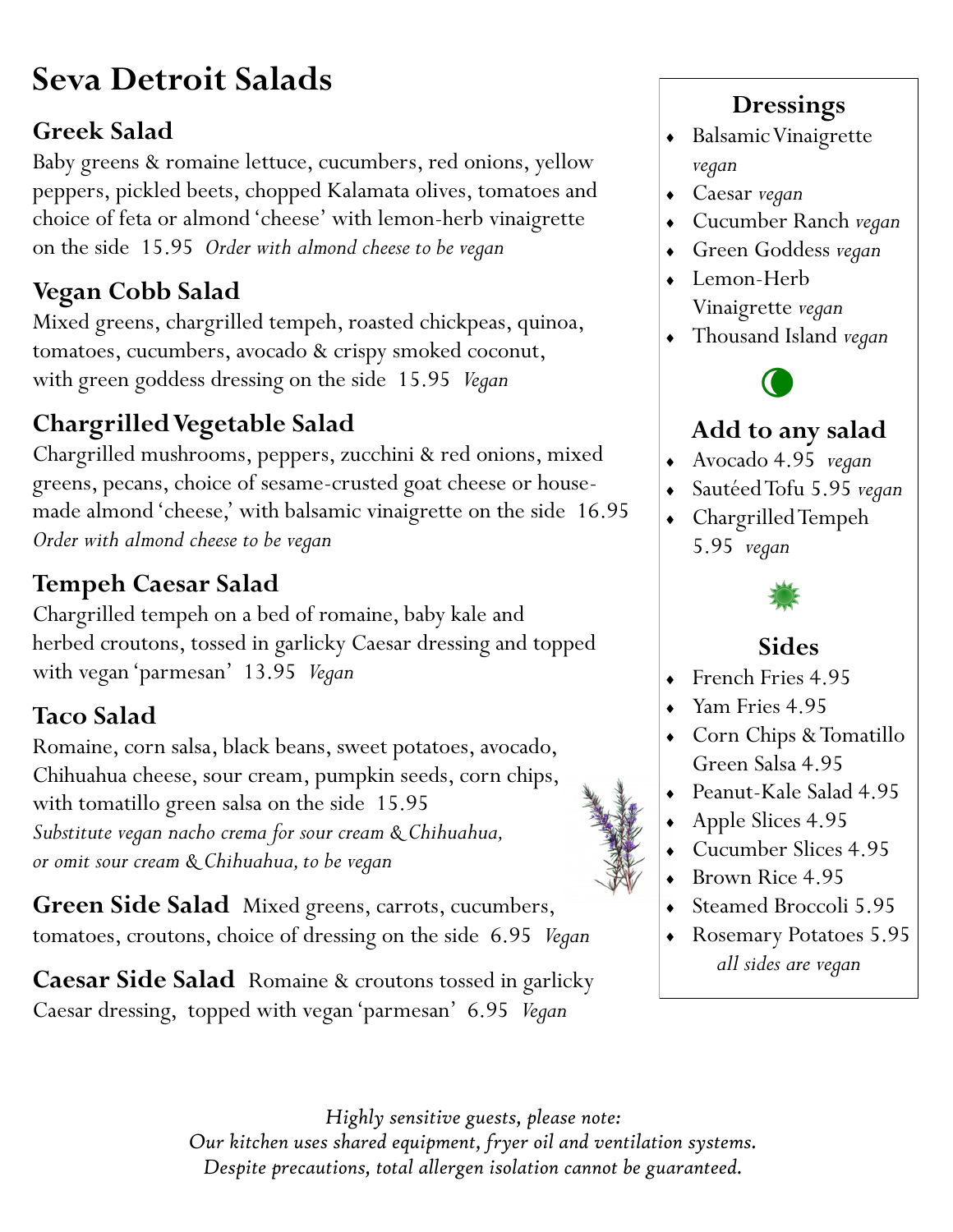# **Seva Detroit Entrées**

### **Jambalaya**

*Spicy* vegan Creole dish of red beans & rice with onions, celery, peppers and tomatoes, topped with spicy Field Roast Chipotle Sausage 15.95 *Vegan*

# **Black Bean & Sweet Potato Quesadilla**

Grilled whole wheat tortilla filled with seasoned black beans, roasted sweet potatoes, onions and Chihuahua cheese, garnished with green salsa, corn chips & guacamole 16.95 *Substitute vegan cheese to be vegan*

# **Pad Thai**

Rice noodles stir-fried with tofu, eggs, mung sprouts, green onions and spicy sesamelime-cilantro sauce, garnished with peanuts & a lime wedge 18.95 *Order without egg to be vegan*

### **Pasta alla Bosca**

Curly cavatappi pasta tossed with soy sausage, mushrooms, spinach, olive oil, garlic & hot peppers, garnished with shaved parmesan and served with garlic bread 17.95 *Substitute vegan parmesan to be vegan*

# **Vegan Mac**

Pasta baked in a creamy vegan cashew 'cheese' sauce, served with garlic bread 14.95 *Vegan*

# **Breakfast Any Time**

# **California Scramble ~** *Choose your protein: Eggs\* or Tofu*

Eggs or Tofu scrambled with spinach, tomatoes & green onions, topped with avocado and cheese (Chihuahua for eggs; vegan cheese for tofu), served with roasted rosemary potatoes and toast (cinnamon-raisin, rye, or multigrain) 15.95 *Order with tofu to be vegan*

### **Forest Ave Hash**

Hash browned potatoes, soy sausage, red onions, garlic, red peppers and broccoli, topped with guacamole and choice of feta or almond cheese 14.95 *Order with almond cheese to be vegan*

# **Breakfast Wrap ~** *Choose your protein: Eggs\*, Tofu or Chargrilled Tempeh*

Scrambled eggs, fresh corn salsa, Beyond Sausage® patties and cheddar cheese rolled in a whole wheat tortilla, served with roasted rosemary potatoes 14.95 *Substitute tofu or tempeh for eggs and vegan cheese for cheddar, to be vegan*

*\*Consuming undercooked eggs may increase your risk of foodborne illness* 



*Add a cup of soup to any entrée on this page ~ 3.95 Or add a Green Side Salad or a Caesar Side Salad to any entrée on this page ~ 4.95*

the